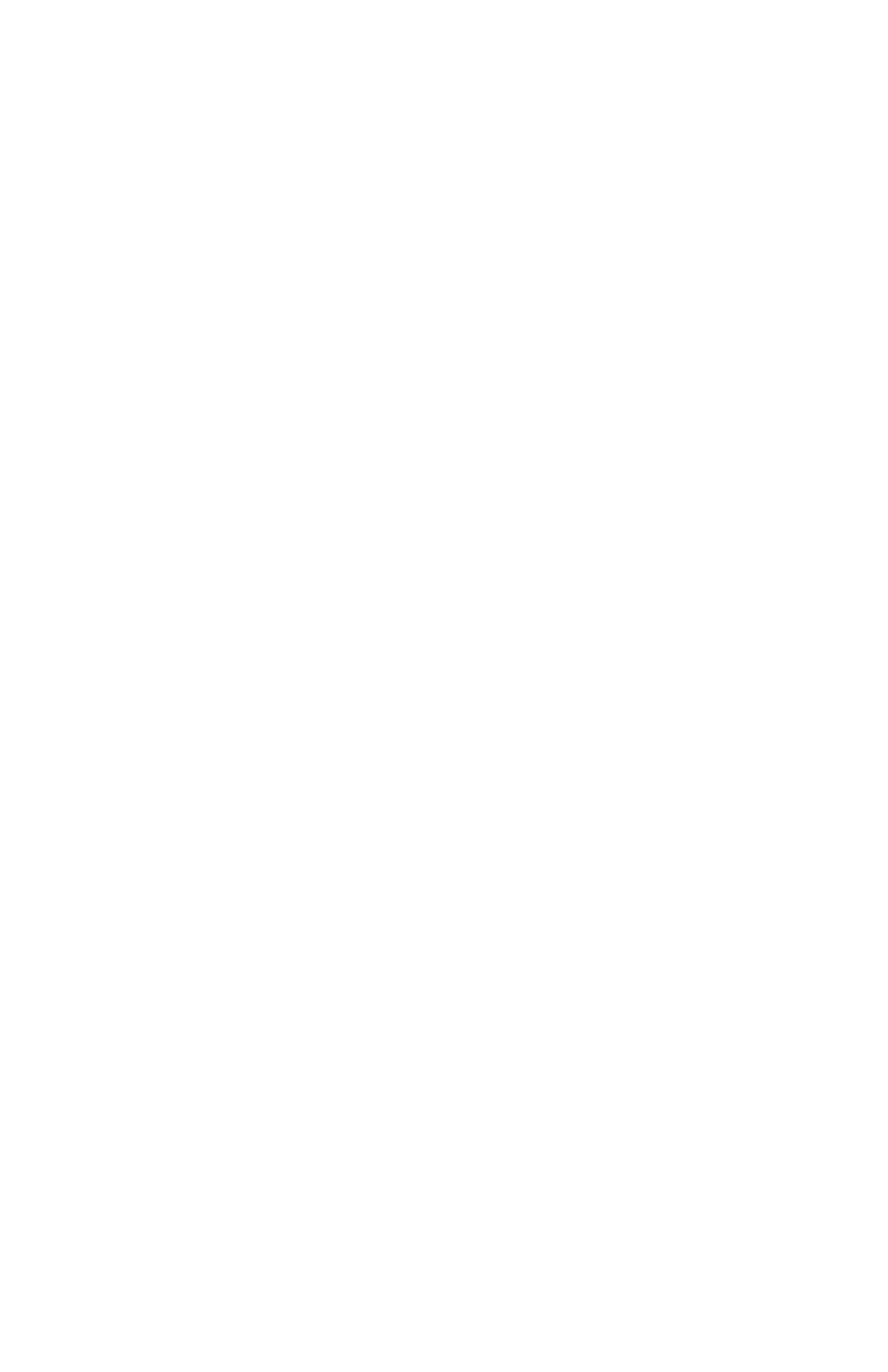# California Judges Association **JUDICIAL ETHICS UPDATE**

January 2020

#### **I. CONDUCT INSIDE THE COURTROOM**

#### **A. Generally**

1. Judge can affix a small lapel pin on judge's robe as long as the pin does not demean the judicial office or convey a message of bias against a class of persons. (Canon 1, 2A, 3C(1), 3C(3), 4A)

### **B. DISCLOSURE AND DISQUALIFICATION**

1. Judge is disqualified from hearing proceedings in which an individual attorney appears where the attorney contributed \$1500 or more to judge's judicial campaign but judge is not disqualified from hearing proceedings in which a different partner or associate in same attorney's law firm appears. (Canon 3E)

2. Judge who receives messages from litigant at judge's home is not required to recuse from proceedings involving litigant provided that judge can continue to be fair and impartial in the proceedings concerning litigant. (Canon 3B(7)(d))

3. Judge whose adult child is an intern with the County Counsel is disqualified from hearing cases on which the adult child has done work. Judge may hear other County Counsel matters but must disclose fact of adult child's internship until internship ends. (Canon 2A, 3B(1), 3E(1), 3E(2))

4. Judge is not disqualified from proceeding where a litigant has filed a complaint against judge with the CJP, has posted a prolific amount of negative comments about judge on social media and has filed a lawsuit against judge provided that judge can be fair and impartial. (Canon 3B(1), 3B(2))

#### **C. Reporting Responsibilities**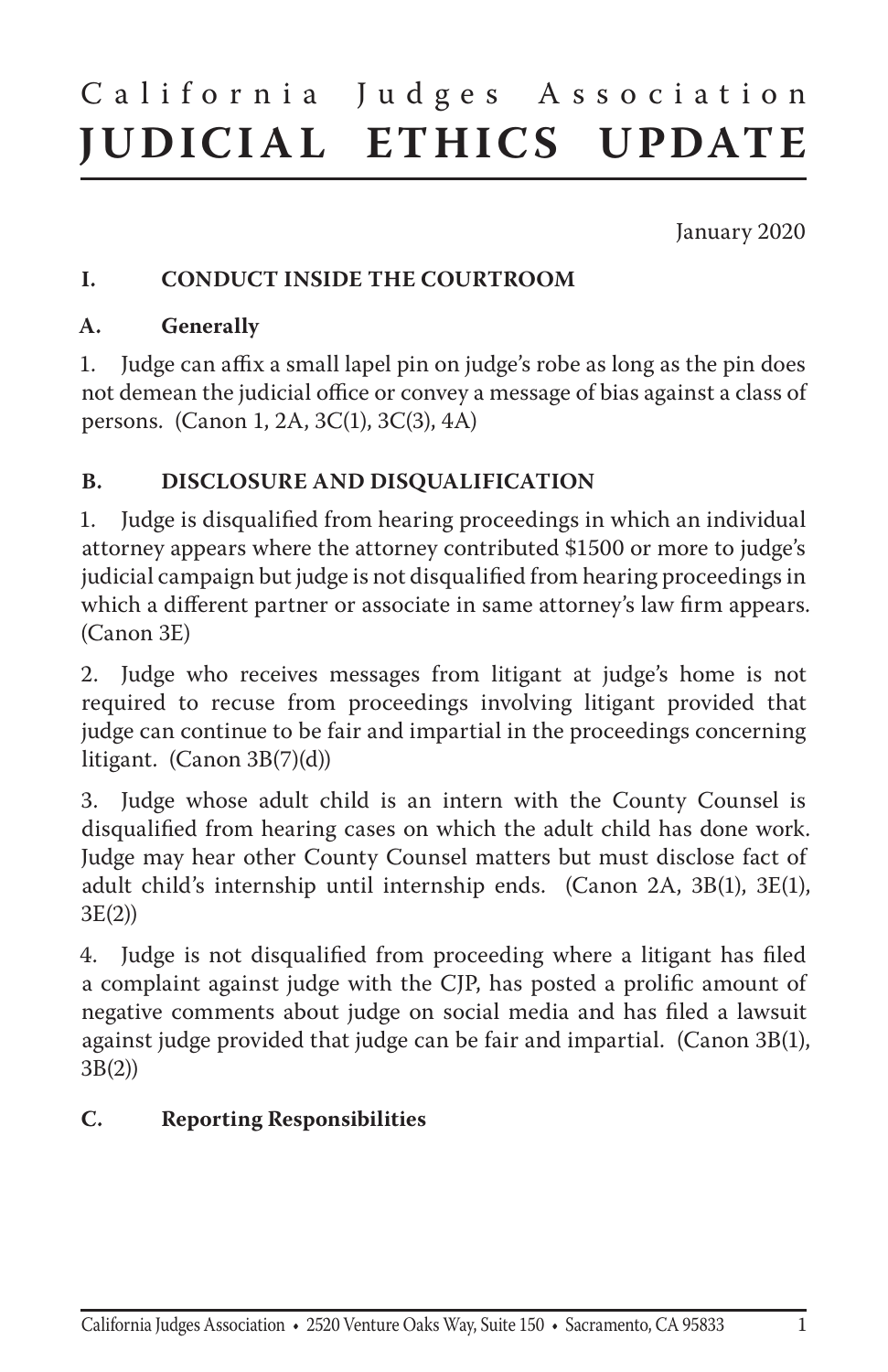1. When judge learns of other criminal conduct by a defendant during a Marsden hearing, the rights and protections afforded a defendant during a Marsden hearing mandate that judge not report other criminal conduct to law enforcement. (Canon 2A)

2. Judge has a duty to take appropriate corrective action (which may include a report to the State Bar) where judge is advised that an attorney in the trial pending before judge has had an ex parte communication with a juror and attorney suggested to juror that service would be a hardship and that juror should ask to be excused. Canon 3D(2).

# **D. Ex Parte Communications**

1. Judge who was advised by courtroom bailiff that one of the parties appearing in judge's courtroom was disruptive and that bailiff smelled an aroma of alcohol on the disruptive party must disclose that information on the record but need not recuse. (Canon 2A, 3B(7))

# **II. CONDUCT OUTSIDE THE COURTROOM**

# **A. Generally**

1. Judge who will be honored at a dinner by a national organization for judge's work with mentally ill persons may invite and purchase dinners for judge's courtroom staff. (Canon 2B(1), 3C(1))

2. Judge who becomes aware that former law firm is using judge's picture on the firm's Facebook page must request that the law firm remove judge's picture from the Facebook page in order to avoid the appearance that judge is lending the prestige of the judicial office to judge's former law firm. (Canon 2A, 2B(1), 2B(2), 4D(2))

3. Judge may not obtain and review a court file on behalf of a friend who is owed victim restitution even where the court case is completed. (Canon 2B(1), 2B(2), 3A)

4. Judge may not attend a "Law Enforcement Appreciation Night" event where only law enforcement officials are invited to attend and a law enforcement badge is required for admission into the event. (Canon 2A,  $4A(a)$ 

# **B. Public Commentary, Publications, Books, Media**

1. Judge may give television interview about case which judge handled as an attorney where case has been finally adjudicated. Judge may be identified as a sitting judge during the interview but judge should take care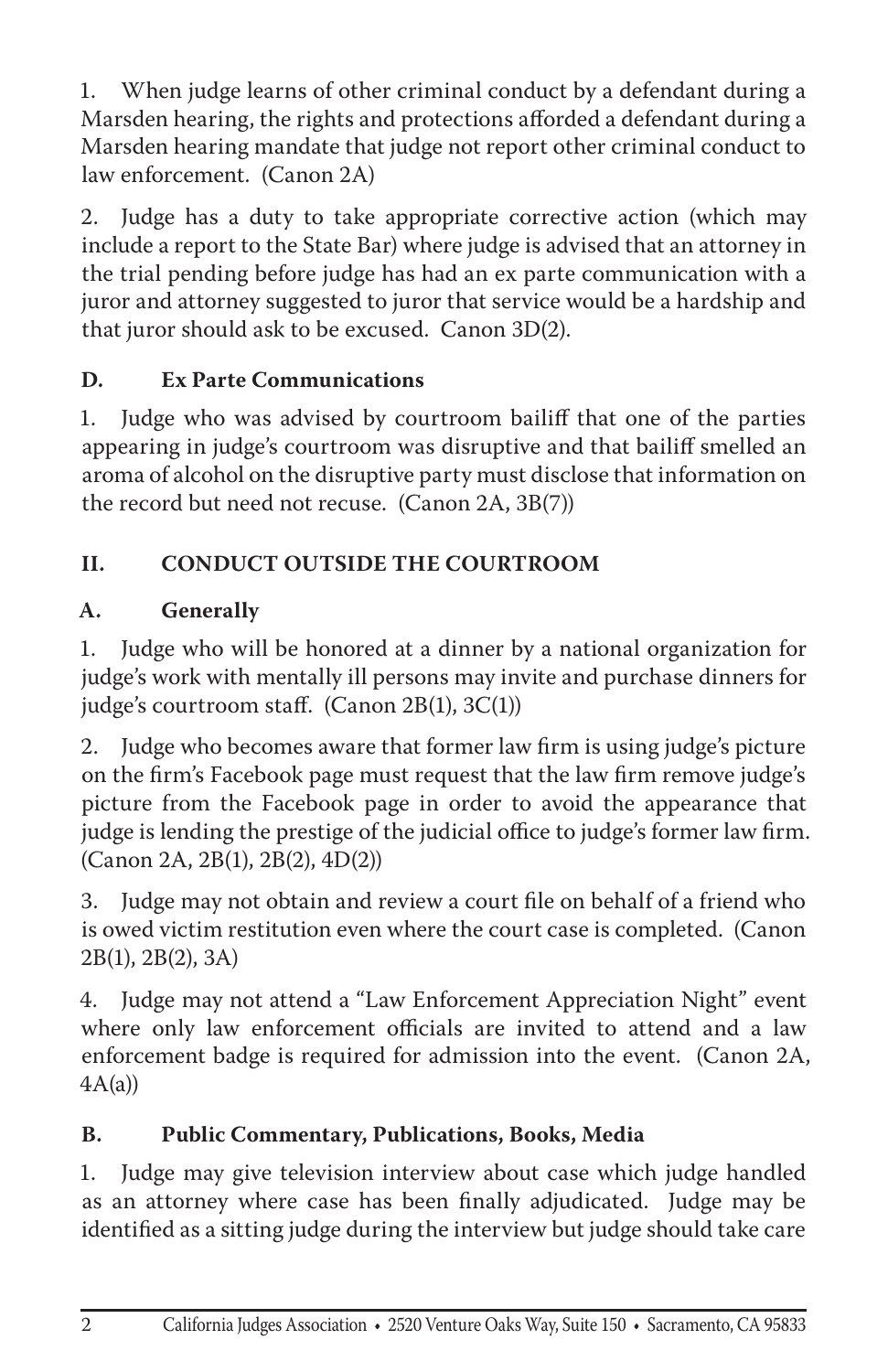that neither the credits for the show nor the publicity for the show use judge's title as a judge. (Canon  $2B(2)$ ,  $3B(9)$ ,  $4A(2)$ ,  $4D(1)$ )

2. Judge may give keynote address at a bar association function wherein judge discusses attacks on the judiciary being made by the Executive branch provided that judge's comments relate to the law, the legal system or the administration of justice and are not demeaning to the judicial office. (Canon 2A, 4B)

# **C. Letters of Recommendation**

1. Judge may not provide a written letter to the Board of Parole Hearings on behalf of a friend's brother-in-law who murdered friend's sister unless the letter is written pursuant to an official request. (Canon 2B(3))b))

2. Judge may not provide a letter of recommendation for judge's close family member who was expelled from school. (Canon 2B(2), 2B(3))

3. Judge may not voluntarily provide a letter of character reference to the State Bar for an attorney from judge knows well without a subpoena or pursuant to an office request. (Canon 2B(1), 2B(2)(a), 2(B)(2)(c))

#### **D. Judge as Witness**

1. Judge may testify as a character witness in State Bar proceedings for attorney friend where judge has been subpoenaed. (Canon 2B(3)

2. Judge who observed odd behavior on the part of a bailiff, which affected the courtroom environment may provide factual information concerning judge's observations to the Sheriff's Department investigator who is conducting the internal investigation on behalf of the Sheriff's Department. (Canon 3C)

#### **E. Gifts, Discounts, Honoraria**

1. Judge is permitted to accept reimbursement from a law school for travel expenses where judge participates in on-campus educational events. (Canon 4B, 4H)

2. Judge is permitted to take advantage of a governmental employee discount given by a restaurant. (Canon 2B(2), 4D6(c))

3. Judge may accept reimbursement for judge's room and board where judge has been named as the Alumni of the Year by judge's alma mater and judge will be giving an address to students about judge's path to becoming a lawyer and a judge. (Canon  $4D(6)(e)$ )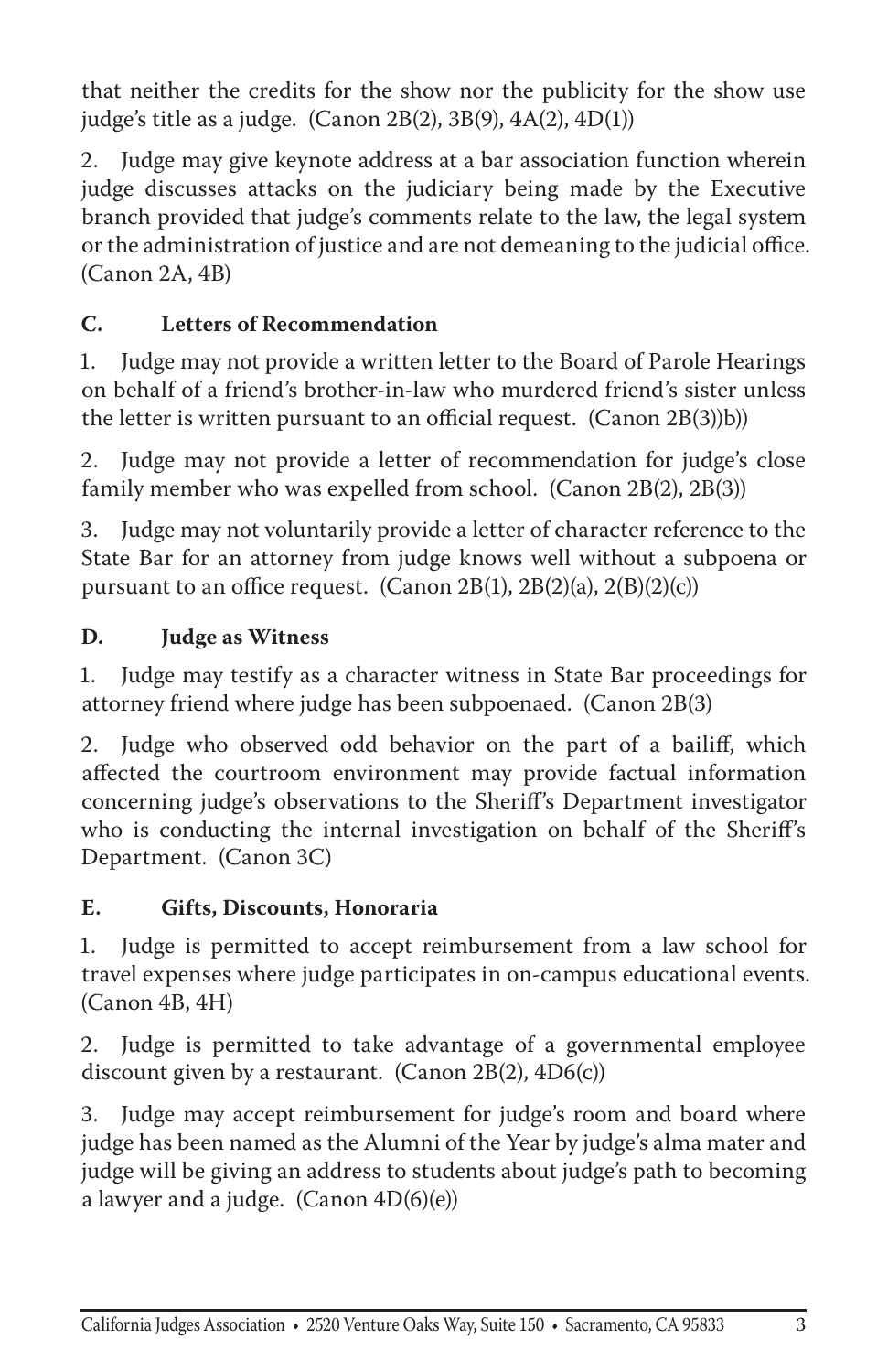# **III. POLITICAL ACTIVITY**

1. Judge may attend the opening of a board of supervisor's campaign for re-election provided that judge does is not a designated speaker at the event and that the judge is not publicly identified as a judge. (Canon 2A, 5, 5A(2), 5A(3))

# **IV. CIVIC AND CHARITABLE ACTIVITIES**

## **A. Generally**

1. Judge may not participate in a college fair at judge's alma mater to assist in encouraging potential admittees to attend the college. (Canon 2B(2))

#### **B. Government Positions**

1. Judge may not accept appointment to the advisory board of a public university. (Canon 4C(2))

#### **C. Membership**

1. Judge may not serve as a member of the County Fair Board or a Public School Site Council or the public school's after school program as none of these boards concerns the law, legal system or administration of justice.  $(Canon \ 4C(2))$ 

#### **D. Fundraising**

1. Judge may serve on a committee of law school alumni for purpose of helping to organize and secure attendance of other alumni at a multiyear alumni event. Judge may be listed on letterhead as a member of the committee if the letterhead will be used in connection with soliciting attendance at the paid alumni event. Judge may not sign a letter or call other alumni seeking attendance at the paid event. (Canon 4D(3)(d), 2A)

## **V. BUSINESS ACTIVITIES**

1. Judge may not be a partner in a partnership which leases property to a business that is involved in CBD oil (and 1% THC). (Canon 2, 2A, 4A(1))

2. Judge may serve as trustee of a multi-generational trust funded by judge's late great-grandparent where judge has a close familial relationship with all of the relatives currently receiving benefits or scheduled to do so in the future and where judge is certain that serving as trustee will not interfere with any judicial duties. (Canon  $4E(1)$ ,  $4E(2)$